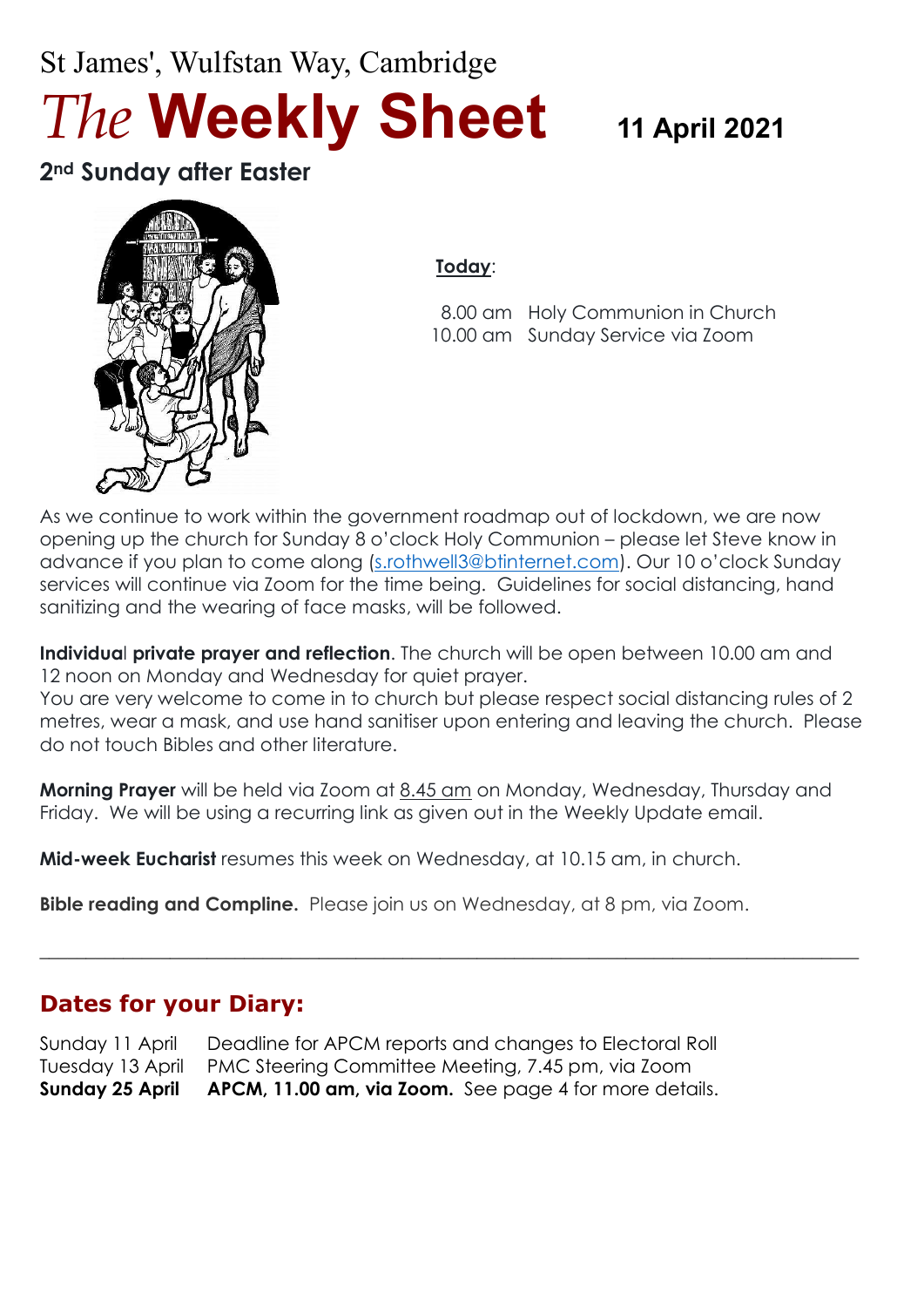# **Collect for today**

Risen Christ, for whom no door is locked, no entrance barred: open the doors of our hearts, that we may seek the good of others and walk the joyful road of sacrifice and peace, to the praise of God the Father.

# **Today's readings are:**

[Exodus 14.10-end; 15, 20, 21]; Acts 4.32-35; Psalm 133; 1 John 1.1-2.2; John 20.19-end

 $\_$  , and the set of the set of the set of the set of the set of the set of the set of the set of the set of the set of the set of the set of the set of the set of the set of the set of the set of the set of the set of th

**\_\_\_\_\_\_\_\_\_\_\_\_\_\_\_\_\_\_\_\_\_\_\_\_\_\_\_\_\_\_\_\_\_\_\_\_\_\_\_\_\_\_\_\_\_\_\_\_\_\_\_\_\_\_\_\_\_\_\_\_\_\_\_\_\_\_\_\_\_\_\_\_\_\_\_\_\_\_\_\_\_\_\_\_\_**

# **Acts 4.32-35**

#### **The Believers Share Their Possessions**

Now the whole group of those who believed were of one heart and soul, and no one claimed private ownership of any possessions, but everything they owned was held in common. With great power the apostles gave their testimony to the resurrection of the Lord Jesus, and great grace was upon them all. There was not a needy person among them, for as many as owned lands or houses sold them and brought the proceeds of what was sold. They laid it at the apostles' feet, and it was distributed to each as any had need.

 $\_$  , and the set of the set of the set of the set of the set of the set of the set of the set of the set of the set of the set of the set of the set of the set of the set of the set of the set of the set of the set of th

### **Psalm 133**

Behold how good and / pleasant it / is to / dwell to/gether in / unity. It is like the precious oil up/on the / head, running / down up/on the / beard, even on / Aaron's / beard, running down upon the collar / of his / clothing. It is like the / dew of / Hermon running / down upon the / hills of / Zion. For there the Lord has / promised his / blessing: even / life for / ever/more.

# **1 John 1.1-2.2**

#### **The Word of Life**

We declare to you what was from the beginning, what we have heard, what we have seen with our eyes, what we have looked at and touched with our hands, concerning the word of life— this life was revealed, and we have seen it and testify to it, and declare to you the eternal life that was with the Father and was revealed to us— we declare to you what we have seen and heard so that you also may have fellowship with us; and truly our fellowship is

 $\_$  , and the set of the set of the set of the set of the set of the set of the set of the set of the set of the set of the set of the set of the set of the set of the set of the set of the set of the set of the set of th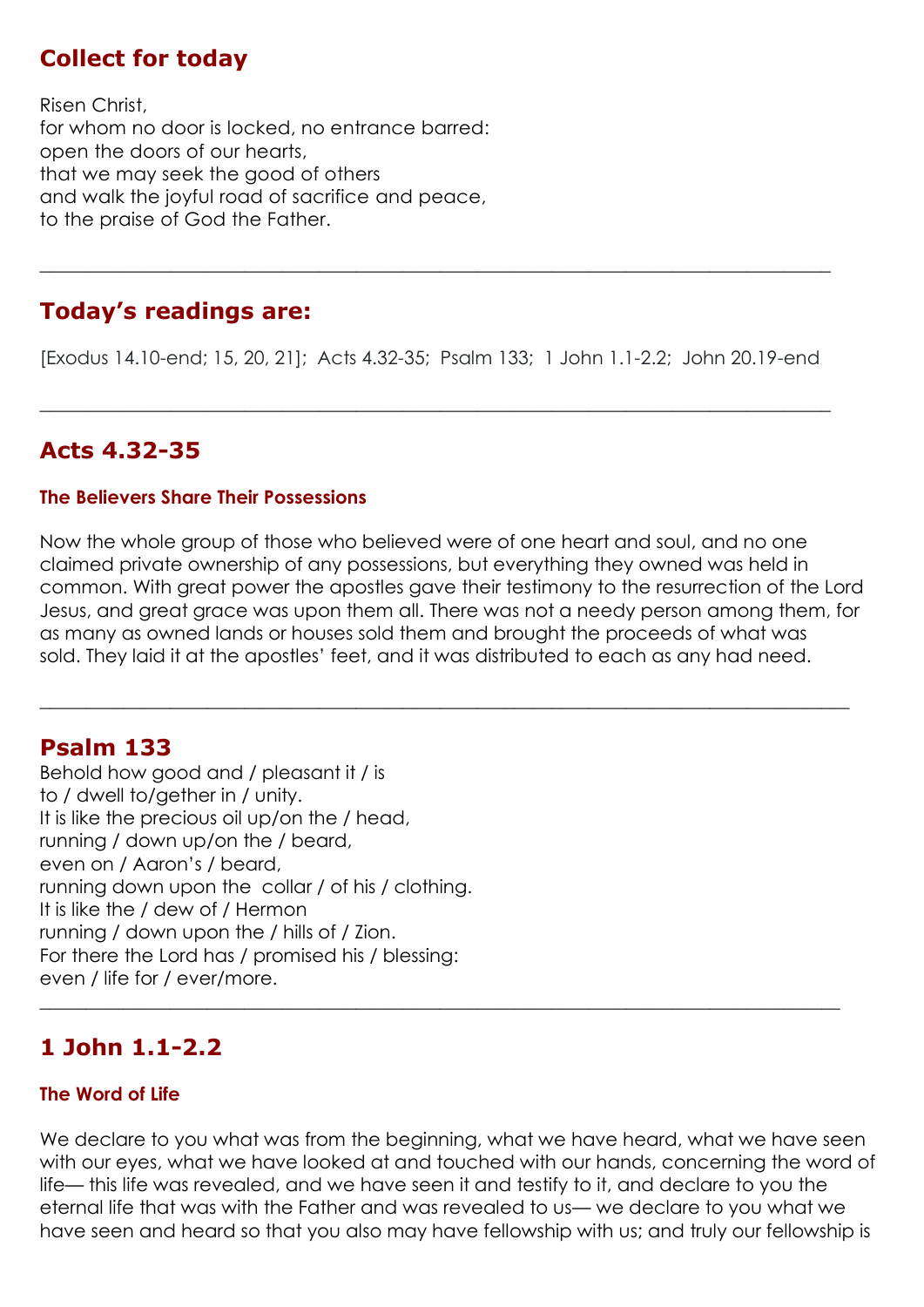with the Father and with his Son Jesus Christ. We are writing these things so that our joy may be complete.

#### **God Is Light**

This is the message we have heard from him and proclaim to you, that God is light and in him there is no darkness at all. If we say that we have fellowship with him while we are walking in darkness, we lie and do not do what is true; but if we walk in the light as he himself is in the light, we have fellowship with one another, and the blood of Jesus his Son cleanses us from all sin. If we say that we have no sin, we deceive ourselves, and the truth is not in us. If we confess our sins, he who is faithful and just will forgive us our sins and cleanse us from all unrighteousness. If we say that we have not sinned, we make him a liar, and his word is not in us.

#### **Christ Our Advocate**

My little children, I am writing these things to you so that you may not sin. But if anyone does sin, we have an advocate with the Father, Jesus Christ the righteous; and he is the atoning sacrifice for our sins, and not for ours only but also for the sins of the whole world.

\_\_\_\_\_\_\_\_\_\_\_\_\_\_\_\_\_\_\_\_\_\_\_\_\_\_\_\_\_\_\_\_\_\_\_\_\_\_\_\_\_\_\_\_\_\_\_\_\_\_\_\_\_\_\_\_\_\_\_\_\_\_\_\_\_\_\_\_\_\_\_\_\_\_\_\_\_\_\_\_\_\_\_\_\_

## **John 20.19-end**

#### **Jesus Appears to the Disciples**

When it was evening on that day, the first day of the week, and the doors of the house where the disciples had met were locked for fear of the Jews, Jesus came and stood among them and said, 'Peace be with you.' After he said this, he showed them his hands and his side. Then the disciples rejoiced when they saw the Lord. Jesus said to them again, 'Peace be with you. As the Father has sent me, so I send you.' When he had said this, he breathed on them and said to them, 'Receive the Holy Spirit. If you forgive the sins of any, they are forgiven them; if you retain the sins of any, they are retained.'

#### **Jesus and Thomas**

But Thomas (who was called the Twin), one of the twelve, was not with them when Jesus came. So the other disciples told him, 'We have seen the Lord.' But he said to them, 'Unless I see the mark of the nails in his hands, and put my finger in the mark of the nails and my hand in his side, I will not believe.'

A week later his disciples were again in the house, and Thomas was with them. Although the doors were shut, Jesus came and stood among them and said, 'Peace be with you.' Then he said to Thomas, 'Put your finger here and see my hands. Reach out your hand and put it in my side. Do not doubt but believe.' Thomas answered him, 'My Lord and my God!' Jesus said to him, 'Have you believed because you have seen me? Blessed are those who have not seen and yet have come to believe.'

#### **The Purpose of This Book**

Now Jesus did many other signs in the presence of his disciples, which are not written in this book. But these are written so that you may come to believe that Jesus is the Messiah, the Son of God, and that through believing you may have life in his name.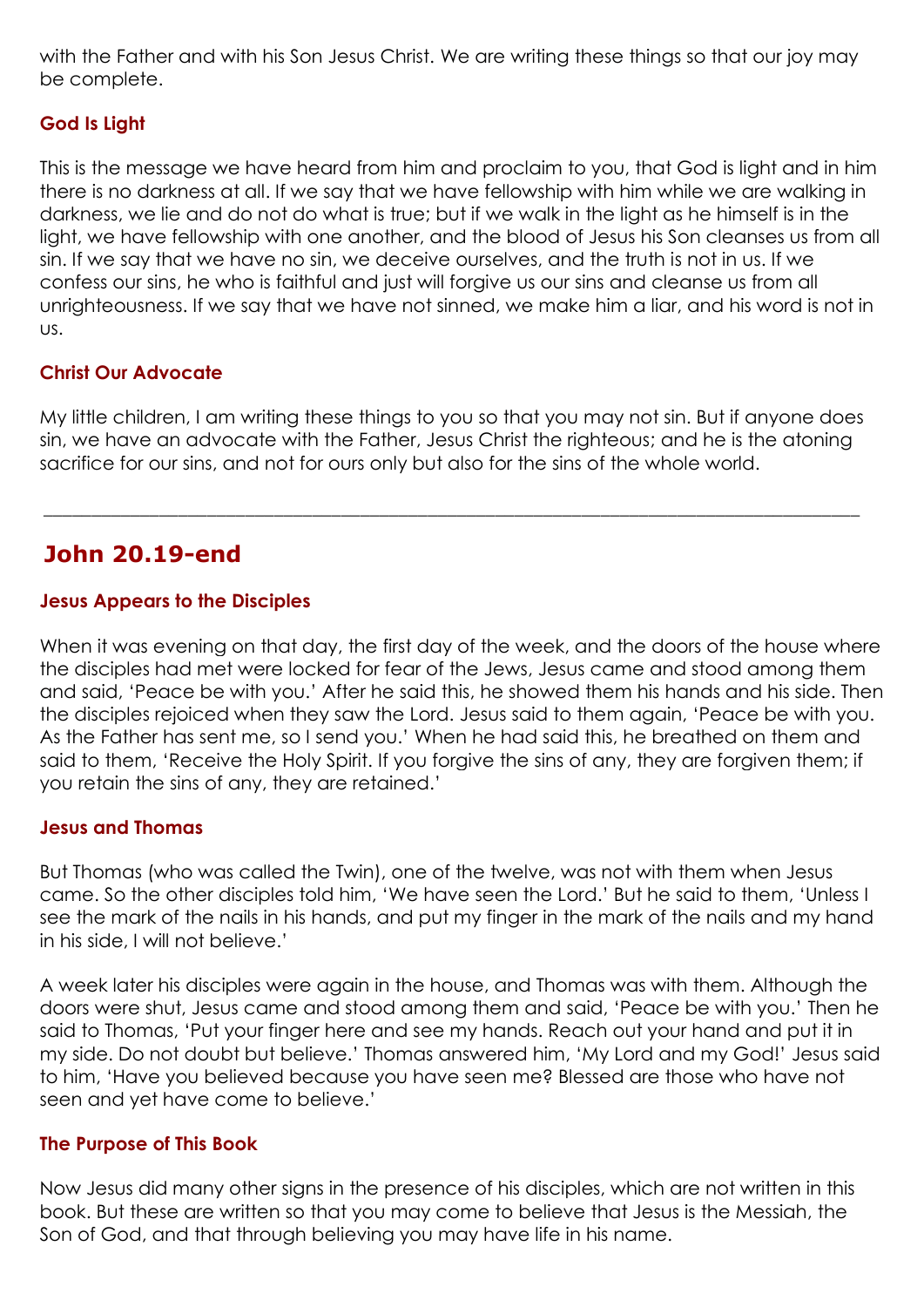# **Readings for next Sunday, 18 April (3rd Sunday of Easter)**

[Zephaniah 3.14-end]; Acts 3.12-19; Psalm 4; 1 John 3.1-7; Luke 24.36*b*-48

**APCM:** Our APCM meeting will be held on Sunday 25th April at 11.00 am via Zoom. Pam Butler is retiring after long and faithful service as churchwarden. Hatty Harris was elected as second churchwarden in October, and it is too much to ask her to fulfil this position on her own. **We urgently need another churchwarden.** In addition members of the PCC who have served their 3 year term will be retiring and we really need to elect **3 more members** to fill vacancies. Could you fill any of these positions? If you want more information please speak to Steve or Anne or Hatty.

\_\_\_\_\_\_\_\_\_\_\_\_\_\_\_\_\_\_\_\_\_\_\_\_\_\_\_\_\_\_\_\_\_\_\_\_\_\_\_\_\_\_\_\_\_\_\_\_\_\_\_\_\_\_\_\_\_

**APCM Reports**. We recognise that many groups haven't been able to meet, but if your group or church activity has met over Zoom, even for a few sessions, please consider writing a few lines for our annual report. Please forward as a Word document to Caroline by 11 April at the very latest. Thank you. [stjameschurchcambridge@yahoo.co.uk](mailto:stjameschurchcambridge@yahoo.co.uk)

The **Electoral Roll** is currently being updated in preparation for the APCM. The list of names on the roll can be found on the St James website under the PCC tab. The full details can be found as usual on the church noticeboard. If any of your details have changed, e.g. you have moved house over the last year, please email the church office [stjameschurchcambridge@yahoo.co.uk](mailto:stjameschurchcambridge@yahoo.co.uk) giving the email the subject Electoral Roll. If you have started coming to St James in the last year and would like to be on the roll, please download a form from the website, complete and email a scanned copy to the church office. All completed forms or information about changed details need to be received by 11 April.

**Grass-cutting rota.** Stanley Wilson would like to thank all those who helped with the grass cutting last season. For the coming months, he is asking for new volunteers to join the rota. It is likely to be every 6 weeks (or longer if the numbers increase). The more volunteers we have, the fewer times those on the rota will have to participate. Please get in touch with Stanley by emailing sue@wilsontudorhouse.plus.com – thank you.

**CMS Boxes.** Please hold on to your box until further notice. Thank you.

**1000000 steps challenge for Arthur Rank Hospice** - a message from Eleanor Pippard I have decided to attempt the Arthur Rank's fundraising challenge to walk a million steps in a hundred days. This works out at an average of 10000 a day. To make it more interesting I have calculated that this is about the equivalent of walking from my house to Inverness, using roads rather than going 'as the crow flies' which would involve a lot of swimming. This means that each week I shall be able to see where I have got to in the country. The walk started on 11 January and finishes on 20 April.

Any sponsorship would be gratefully received to help this excellent charity. The link to my giving page is <https://arhc.enthuse.com/pf/eleanor-pippard-d0c4e>

**Food Hub.** The Food Hub continues to operate on a Saturday morning between 10.30 am and 12.30 pm here at St James'.

The food remains a basic food package ideally for those who are either struggling to pay for provisions or who cannot get to the shops or book an online delivery.

The Food Hub is now able to receive donations again and these should be dropped off at church between 3 and 4 pm on a Friday afternoon. Look on the Queen Edith Community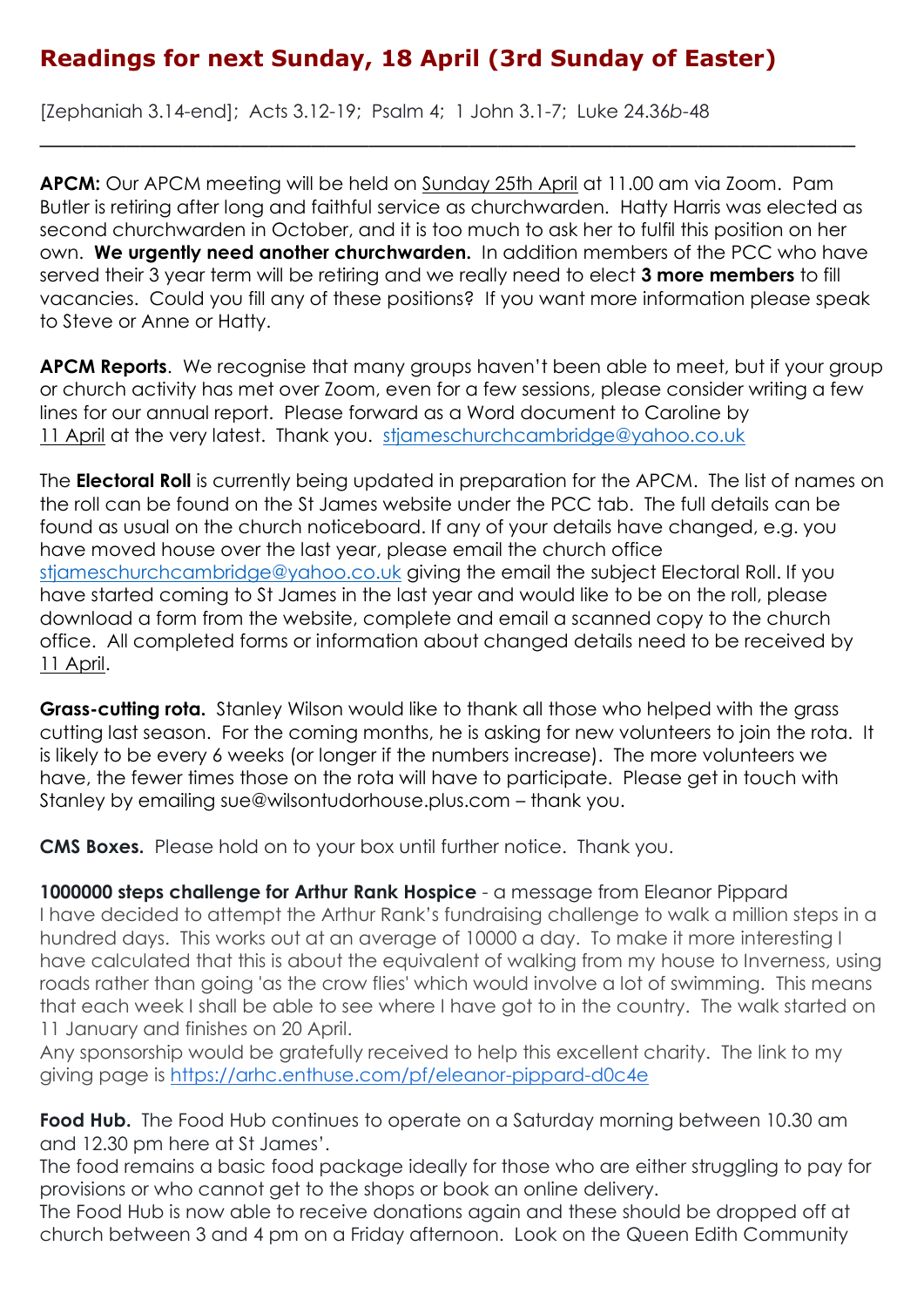Forum website to find more details about those items most needed - and about how to donate financially. Thank you.

**Caroline** will be working from home for the early part of this week but will be in the church office on Thursday morning.

**Phone line.** The Church of England central team have supported the release of the Daily Hope phone line. Daily Hope offers music, prayers and reflections as well as full worship services from the Church of England at the end of a telephone line.

The line – which is available 24 hours a day on **0800 804 8044** – has been set up particularly with those unable to join online church services during the period of restrictions in mind. Find out more here - [https://www.churchofengland.org/more/media-centre/coronavirus-covid-](https://www.churchofengland.org/more/media-centre/coronavirus-covid-19-guidance-parishes/daily-hope-phone-line)[19-guidance-parishes/daily-hope-phone-line](https://www.churchofengland.org/more/media-centre/coronavirus-covid-19-guidance-parishes/daily-hope-phone-line)